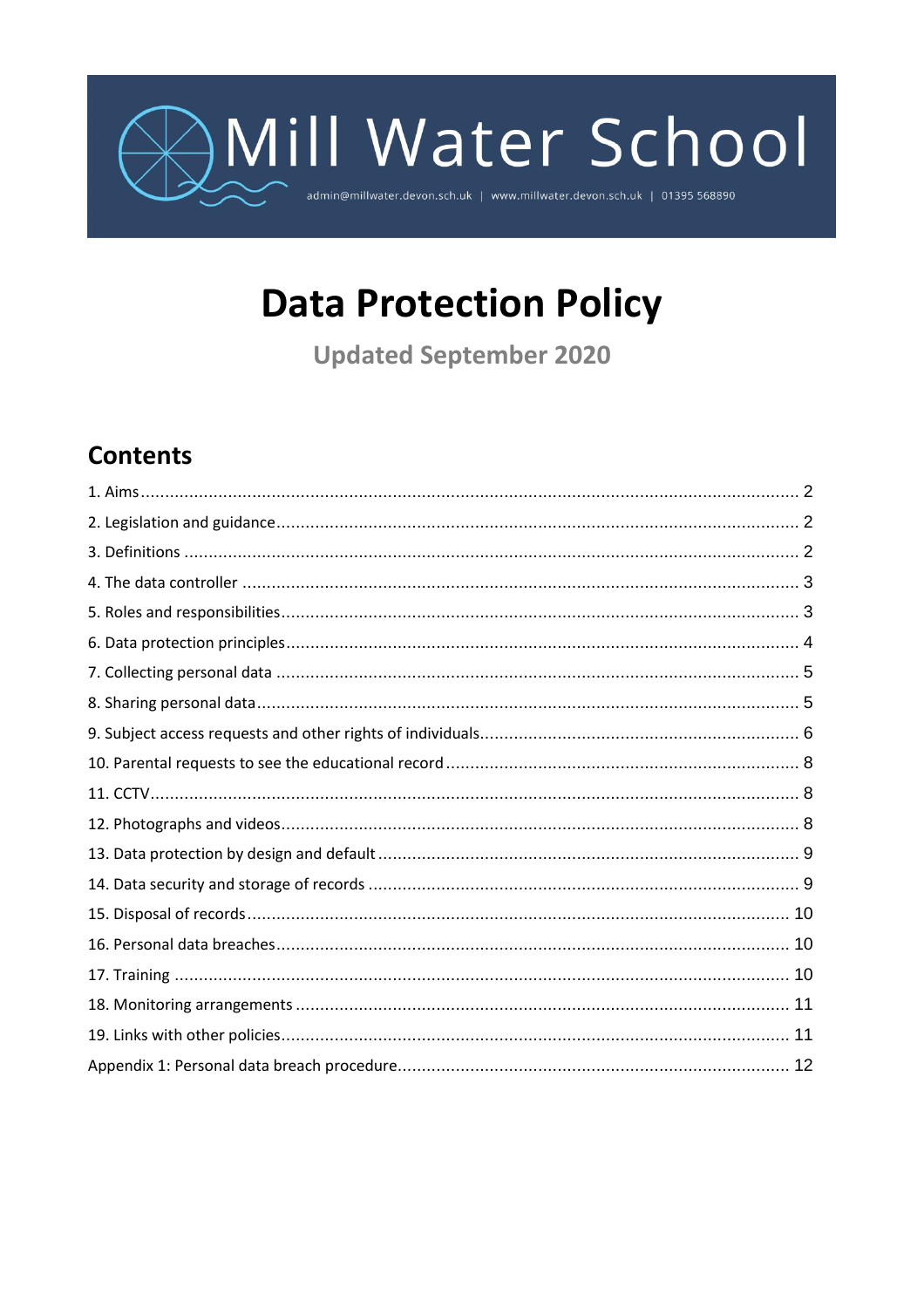### **1. Aims**

Mill Water School aims to ensure that all personal data collected about staff, pupils, parents, governors, visitors and other individuals is collected, stored and processed in accordance with the [General Data Protection Regulation \(GDPR\)](http://data.consilium.europa.eu/doc/document/ST-5419-2016-INIT/en/pdf) and the expected provisions of the Data Protection Act 2018 (DPA 2018) as set out in the [Data Protection Bill.](https://publications.parliament.uk/pa/bills/cbill/2017-2019/0153/18153.pdf)

This policy applies to all personal data, regardless of whether it is in paper or electronic format.

### **2. Legislation and guidance**

This policy meets the requirements of the GDPR and the expected provisions of the DPA 2018. It is based on guidance published by the Information Commissioner's Office (ICO) on the [GDPR](https://ico.org.uk/for-organisations/guide-to-the-general-data-protection-regulation-gdpr/individual-rights/right-to-be-informed/) and the ICO's [code of practice for subject access requests.](https://ico.org.uk/media/for-organisations/documents/2014223/subject-access-code-of-practice.pdf)

It also reflects the ICO's [code of practice](https://ico.org.uk/media/for-organisations/documents/1542/cctv-code-of-practice.pdf) for the use of surveillance cameras and personal information.

In addition, this policy complies with regulation 5 of the Education (Pupil Information) (England) [Regulations 2005,](http://www.legislation.gov.uk/uksi/2005/1437/regulation/5/made) which gives parents the right of access to their child's educational record.

### **3. Definitions**

| <b>Term</b>                                         | <b>Definition</b>                                                                                                                                                                                                                                                                                                                                                                                                        |
|-----------------------------------------------------|--------------------------------------------------------------------------------------------------------------------------------------------------------------------------------------------------------------------------------------------------------------------------------------------------------------------------------------------------------------------------------------------------------------------------|
| Personal<br>data                                    | Any information relating to an identified, or identifiable, individual.<br>This may include the individual's:<br>Name (including initials)<br>$\bullet$<br>Identification number<br>$\bullet$<br>Location data<br>Online identifier, such as a username<br>$\bullet$<br>It may also include factors specific to the individual's physical, physiological,<br>genetic, mental, economic, cultural or social identity.     |
| <b>Special</b><br>categories<br>of personal<br>data | Personal data which is more sensitive and so needs more protection, including<br>information about an individual's:<br>Racial or ethnic origin<br>٠<br>Political opinions<br>٠<br>Religious or philosophical beliefs<br>$\bullet$<br>Trade union membership<br>$\bullet$<br>Genetics<br>$\bullet$<br>Biometrics (such as fingerprints, retina and iris patterns), where used for<br>$\bullet$<br>identification purposes |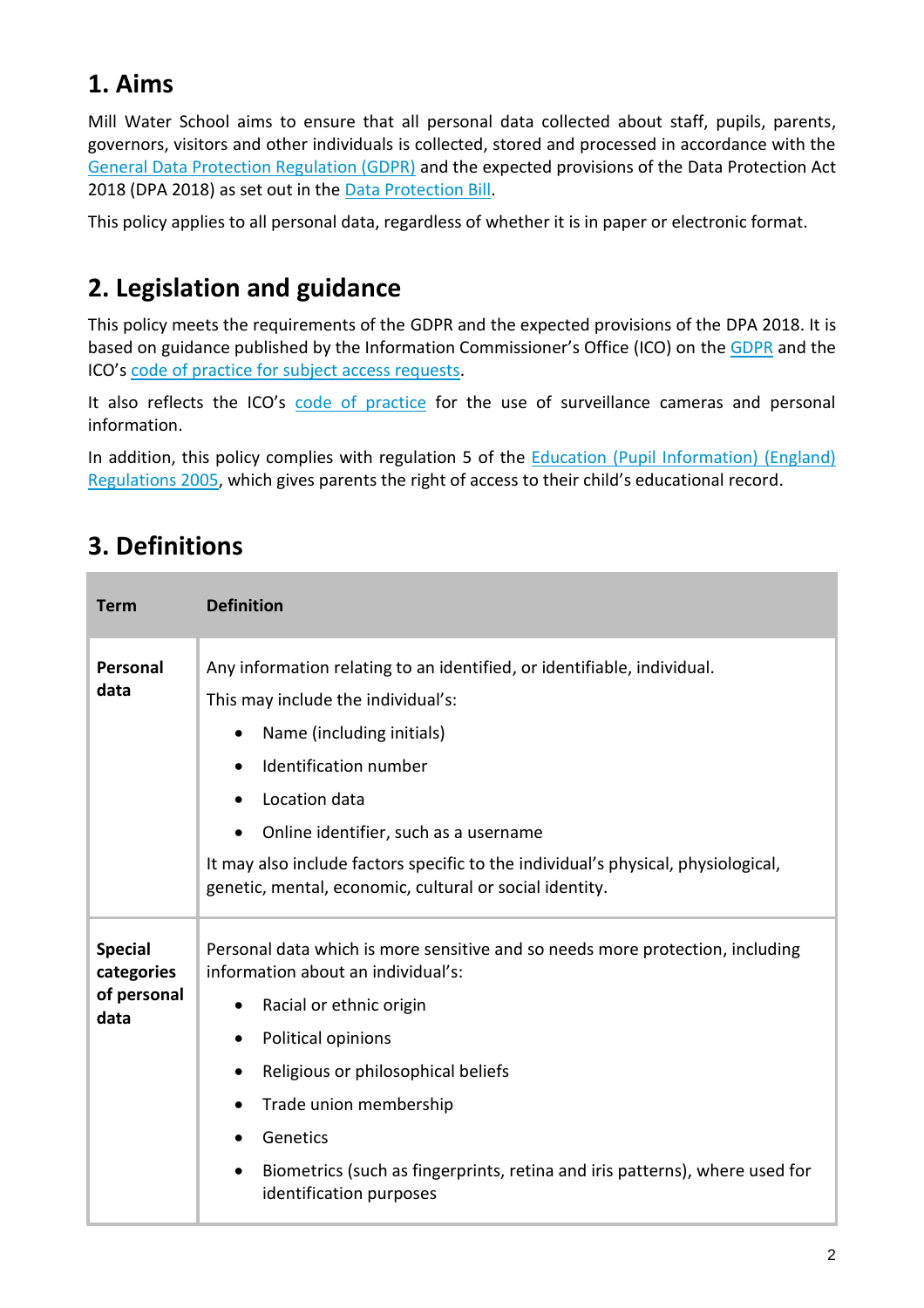|                 | Health – physical or mental<br>Sex life or sexual orientation                                                                                                                                                                 |
|-----------------|-------------------------------------------------------------------------------------------------------------------------------------------------------------------------------------------------------------------------------|
| Processing      | Anything done to personal data, such as collecting, recording, organising,<br>structuring, storing, adapting, altering, retrieving, using, disseminating, erasing or<br>destroying.<br>Processing can be automated or manual. |
| Data<br>subject | The identified or identifiable individual whose personal data is held or processed.                                                                                                                                           |
| Data            | A person or organisation that determines the purposes and the means of                                                                                                                                                        |
| controller      | processing of personal data.                                                                                                                                                                                                  |
| Data            | A person or other body, other than an employee of the data controller, who                                                                                                                                                    |
| processor       | processes personal data on behalf of the data controller.                                                                                                                                                                     |
| Personal        | A breach of security leading to the accidental or unlawful destruction, loss,                                                                                                                                                 |
| data breach     | alteration, unauthorised disclosure of, or access to personal data.                                                                                                                                                           |

### **4. The data controller**

Mill Water School processes personal data relating to parents, pupils, staff, governors, visitors and others, and is therefore a data controller.

The school is registered as a data controller with the ICO and will renew this registration annually or as otherwise legally required.

### **5. Roles and responsibilities**

This policy applies to **all staff** employed by Mill Water School and to external organisations or individuals working on our behalf. Staff who do not comply with this policy may face disciplinary action.

#### **5.1 Governing board**

The governing body has overall responsibility for ensuring that Mill Water School complies with all relevant data protection obligations.

#### **5.2 Data protection officer**

The data protection officer (DPO) is responsible for overseeing the implementation of this policy, monitoring our compliance with data protection law, and developing related policies and guidelines where applicable.

They will provide an annual report of their activities directly to the governing body and, where relevant, report to the body their advice and recommendations on school data protection issues.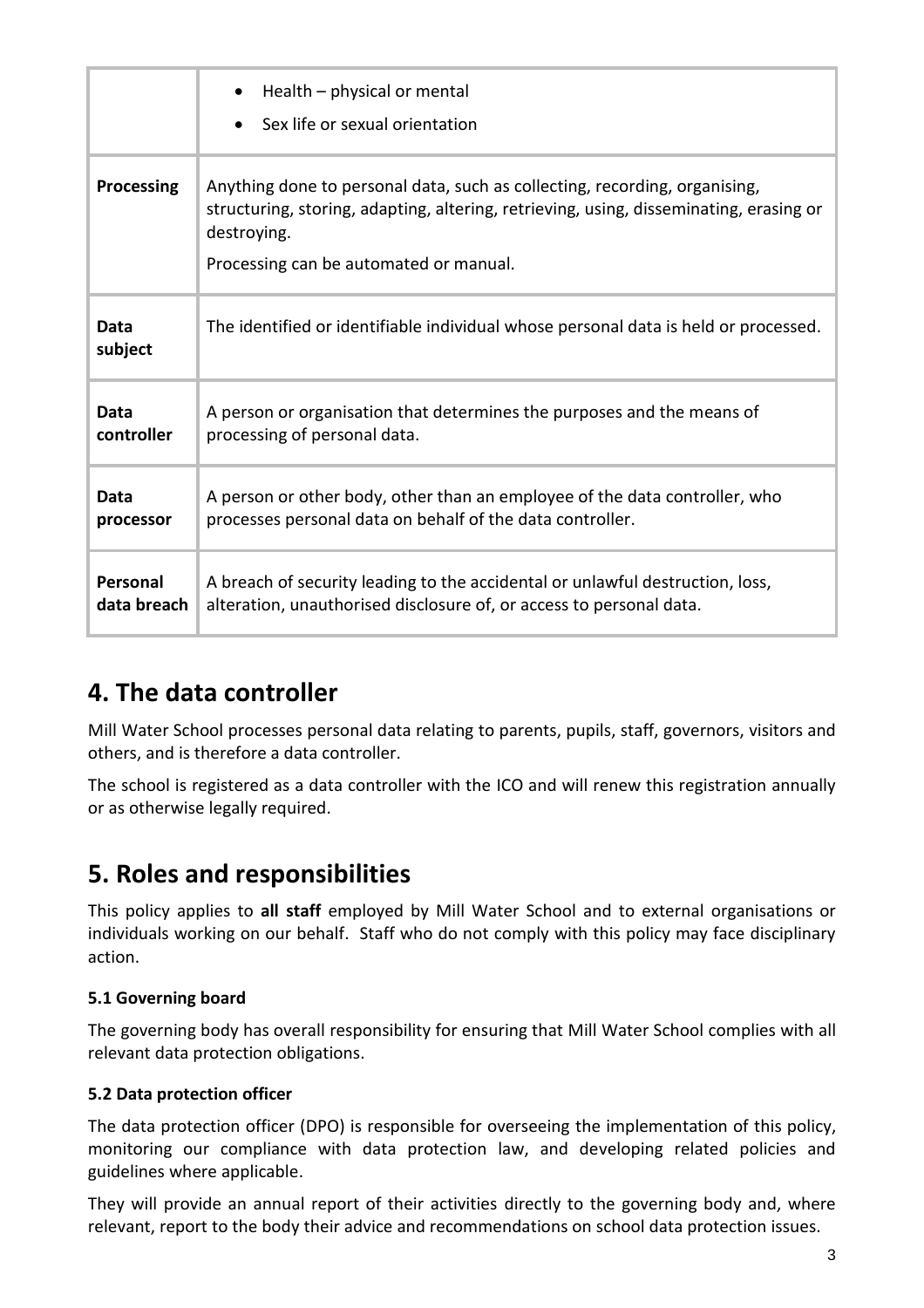The DPO is also the first point of contact for individuals whose data the school processes, and for the ICO.

Full details of the DPO's responsibilities are set out in their job description.

Our DPO is **Ian Arkell** Email: **DPO@millwater.devon.sch.uk** Phone: **07786 077514**

#### **5.3 Headteacher**

The headteacher acts as the representative of the data controller on a day-to-day basis.

#### **5.4 All staff**

Staff are responsible for:

- Collecting, storing and processing any personal data in accordance with this policy
- Informing the school of any changes to their personal data, such as a change of address
- Contacting the DPO in the following circumstances:
	- $\circ$  With any questions about the operation of this policy, data protection law, retaining personal data or keeping personal data secure
	- $\circ$  If they have any concerns that this policy is not being followed
	- $\circ$  If they are unsure whether or not they have a lawful basis to use personal data in a particular way
	- $\circ$  If they need to rely on or capture consent, draft a privacy notice, deal with data protection rights invoked by an individual, or transfer personal data outside the European Economic Area
	- o If there has been a data breach
	- $\circ$  Whenever they are engaging in a new activity that may affect the privacy rights of individuals
	- $\circ$  If they need help with any contracts or sharing personal data with third parties.

### **6. Data protection principles**

The GDPR is based on data protection principles that Mill Water School must comply with.

The principles say that personal data must be:

- Processed lawfully, fairly and in a transparent manner
- Collected for specified, explicit and legitimate purposes
- Adequate, relevant and limited to what is necessary to fulfil the purposes for which it is processed
- Accurate and, where necessary, kept up to date
- Kept for no longer than is necessary for the purposes for which it is processed
- Processed in a way that ensures it is appropriately secure

This policy sets out how the school aims to comply with these principles.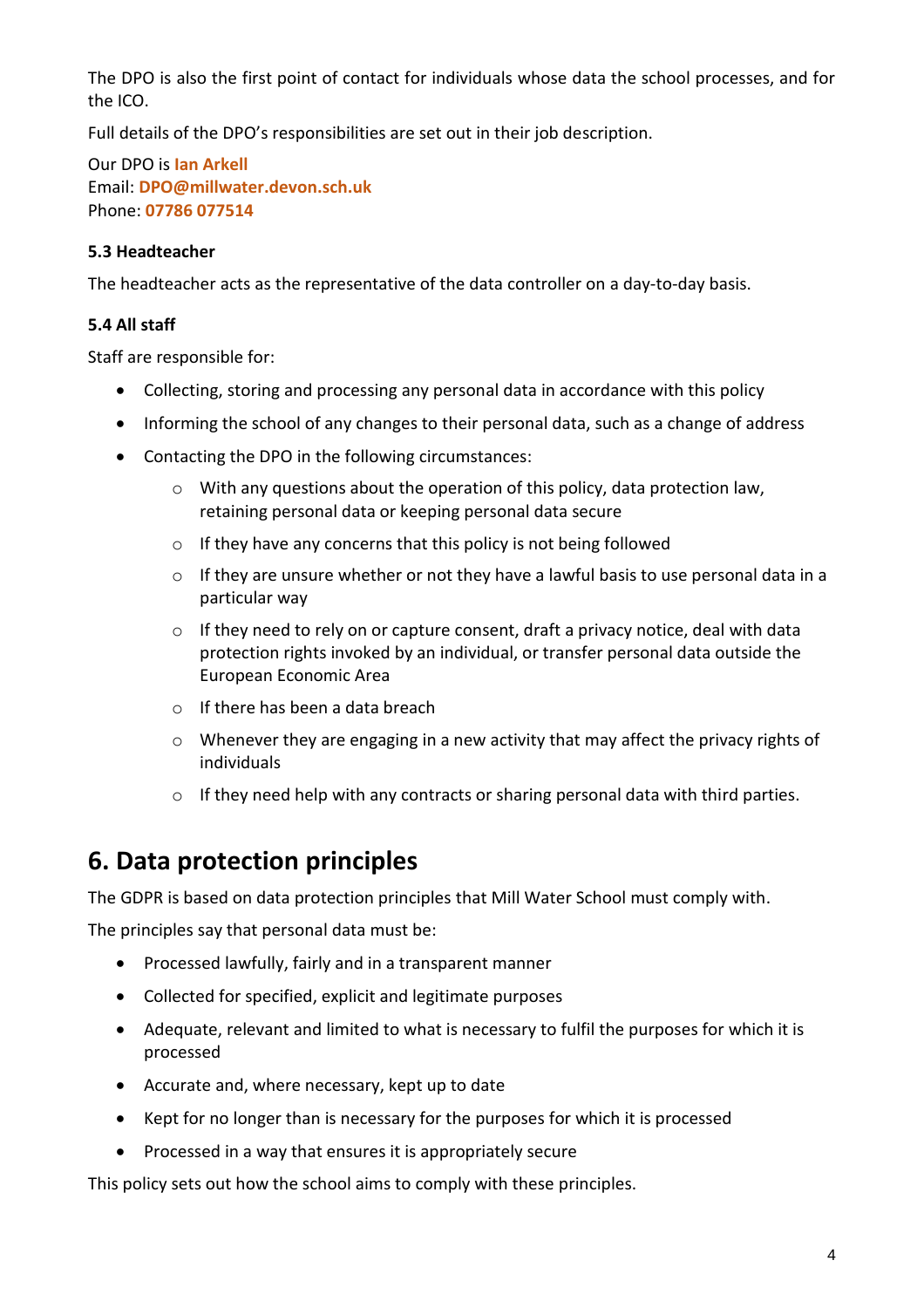### **7. Collecting personal data**

#### **7.1 Lawfulness, fairness and transparency**

We will only process personal data where we have one of 6 'lawful bases' (legal reasons) to do so under data protection law:

- The data needs to be processed so that the school can **fulfil a contract** with the individual, or the individual has asked the school to take specific steps before entering into a contract
- The data needs to be processed so that the school can **comply with a legal obligation**
- The data needs to be processed to ensure the **vital interests** of the individual e.g. to protect someone's life
- The data needs to be processed so that the school, as a public authority, can perform a task **in the public interest,** and carry out its official functions
- The data needs to be processed for the **legitimate interests** of the school or a third party (provided the individual's rights and freedoms are not overridden)
- The individual (or their parent/carer when appropriate in the case of a pupil) has freely given clear **consent**

For special categories of personal data, we will also meet one of the special category conditions for processing which are set out in the GDPR and Data Protection Act 2018.

If we offer online services to pupils, such as classroom apps, and we intend to rely on consent as a basis for processing, we will get parental consent (except for online counselling and preventive services).

Whenever we first collect personal data directly from individuals, we will provide them with the relevant information required by data protection law.

#### **7.2 Limitation, minimisation and accuracy**

We will only collect personal data for specified, explicit and legitimate reasons. We will explain these reasons to the individuals when we first collect their data.

If we want to use personal data for reasons other than those given when we first obtained it, we will inform the individuals concerned before we do so, and seek consent where necessary.

Staff must only process personal data where it is necessary in order to do their jobs.

When staff no longer need the personal data they hold, they must ensure it is deleted or anonymised. This will be done in accordance with the [Information and Records Management](http://irms.org.uk/?page=schoolstoolkit&terms=%22toolkit+and+schools%22)  [Society's toolkit for schools](http://irms.org.uk/?page=schoolstoolkit&terms=%22toolkit+and+schools%22).

### **8. Sharing personal data**

We will not normally share personal data with anyone else, but may do so where:

- There is an issue with a pupil or parent/carer that puts the safety of our staff at risk
- We need to liaise with other agencies we will seek consent as necessary before doing this
- Our suppliers or contractors need data to enable us to provide services to our staff and pupils – for example, IT companies. When doing this, we will:
	- $\circ$  Only appoint suppliers or contractors which can provide sufficient guarantees that they comply with data protection law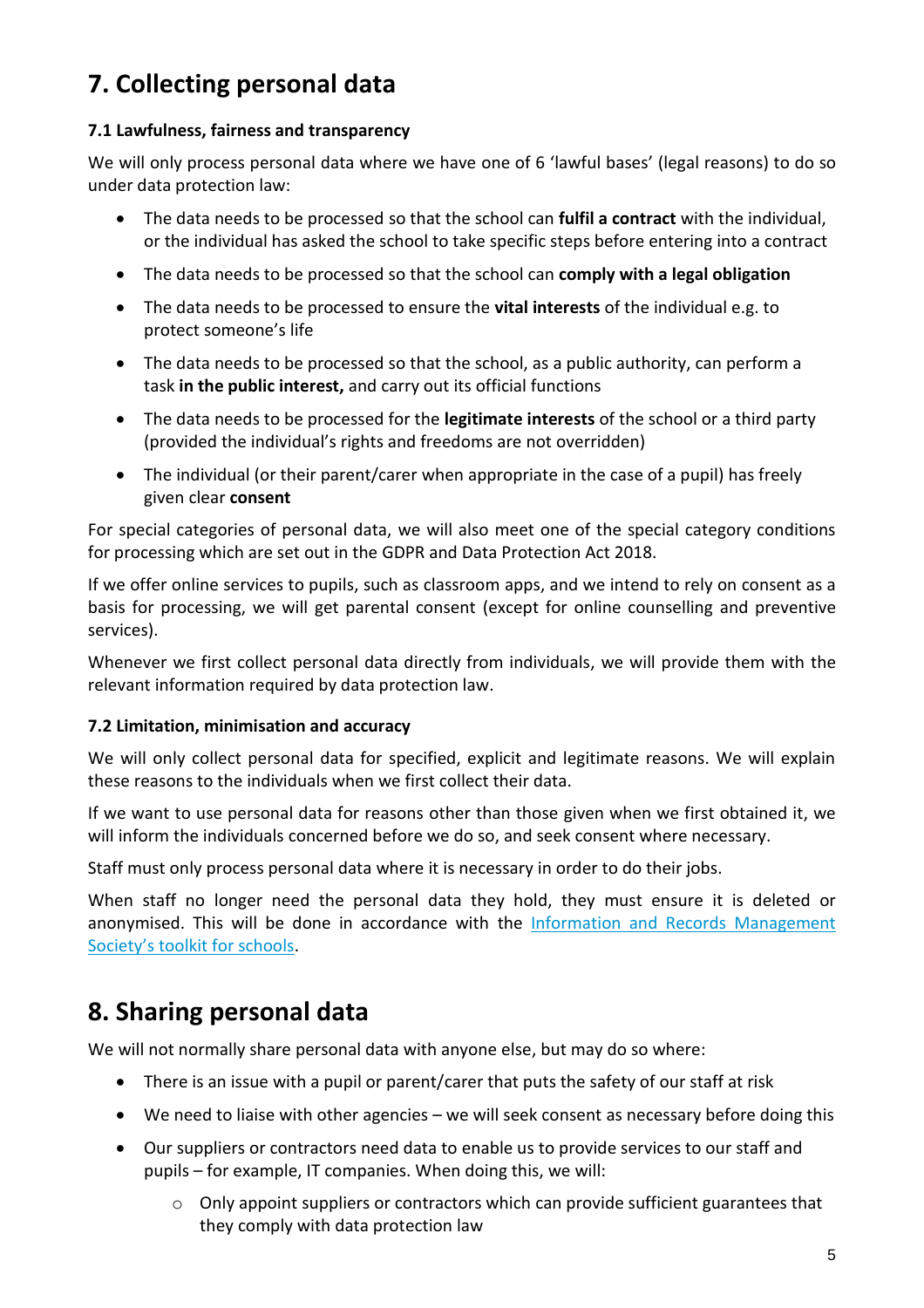- $\circ$  Establish a data sharing agreement with the supplier or contractor, either in the contract or as a standalone agreement, to ensure the fair and lawful processing of any personal data we share
- $\circ$  Only share data that the supplier or contractor needs to carry out their service, and information necessary to keep them safe while working with us

We will also share personal data with law enforcement and government bodies where we are legally required to do so, including for:

- The prevention or detection of crime and/or fraud
- The apprehension or prosecution of offenders
- The assessment or collection of tax owed to HMRC
- In connection with legal proceedings
- Where the disclosure is required to satisfy our safeguarding obligations
- Research and statistical purposes, as long as personal data is sufficiently anonymised or consent has been provided

We may also share personal data with emergency services and local authorities to help them to respond to an emergency situation that affects any of our pupils or staff.

Where we transfer personal data to a country or territory outside the European Economic Area, we will do so in accordance with data protection law.

### **9. Subject access requests and other rights of individuals**

#### **9.1 Subject access requests**

Individuals have a right to make a 'subject access request' to gain access to personal information that the school holds about them. This includes:

- Confirmation that their personal data is being processed
- Access to a copy of the data
- The purposes of the data processing
- The categories of personal data concerned
- Who the data has been, or will be, shared with
- How long the data will be stored for, or if this isn't possible, the criteria used to determine this period
- The source of the data, if not the individual
- Whether any automated decision-making is being applied to their data, and what the significance and consequences of this might be for the individual

Subject access requests must be submitted in writing, either by letter, email or fax to the DPO. They should include:

- Name of individual
- Correspondence address
- Contact number and email address
- Details of the information requested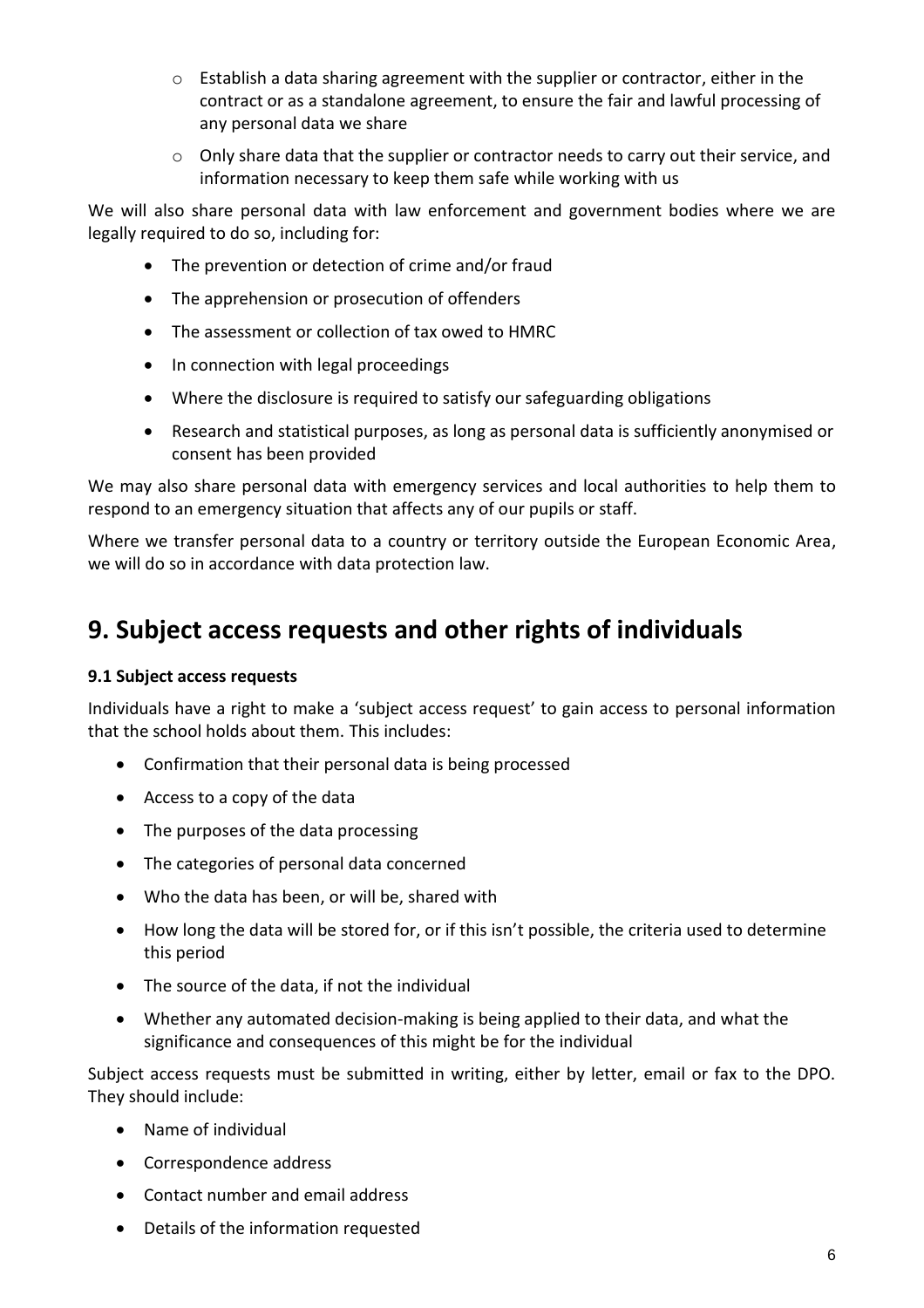If staff receive a subject access request they must immediately forward it to the DPO.

#### **9.2 Children and subject access requests**

Personal data about a child belongs to that child, and not the child's parents or carers. For a parent or carer to make a subject access request with respect to their child, the child must either be unable to understand their rights and the implications of a subject access request, or have given their consent.

Children below the age of 12 are generally not regarded to be mature enough to understand their rights and the implications of a subject access request. It is also unlikely that any pupil over the age of 12 at Mill Water School would be able to understand their right and the implications of a subject access request. Therefore, most subject access requests from parents or carers of pupils at our school will be granted without the express permission of the pupil. This is not a rule and a pupil's ability to understand their rights will always be judged on a case-by-case basis.

#### **9.3 Responding to subject access requests**

When responding to requests, we:

- May ask the individual to provide 2 forms of identification
- May contact the individual via phone to confirm the request was made
- Will respond without delay and within 1 month of receipt of the request
- Will provide the information free of charge
- May tell the individual we will comply within 3 months of receipt of the request, where a request is complex or numerous. We will inform the individual of this within 1 month, and explain why the extension is necessary

We will not disclose information if it:

- Might cause serious harm to the physical or mental health of the pupil or another individual
- Would reveal that the child is at risk of abuse, where the disclosure of that information would not be in the child's best interests
- Is contained in adoption or parental order records
- Is given to a court in proceedings concerning the child

If the request is unfounded or excessive, we may refuse to act on it, or charge a reasonable fee which takes into account administrative costs.

A request will be deemed to be unfounded or excessive if it is repetitive, or asks for further copies of the same information.

When we refuse a request, we will tell the individual why, and tell them they have the right to complain to the ICO.

#### **9.4 Other data protection rights of the individual**

In addition to the right to make a subject access request (see above), and to receive information when we are collecting their data about how we use and process it (see section 7), individuals also have the right to:

Withdraw their consent to processing at any time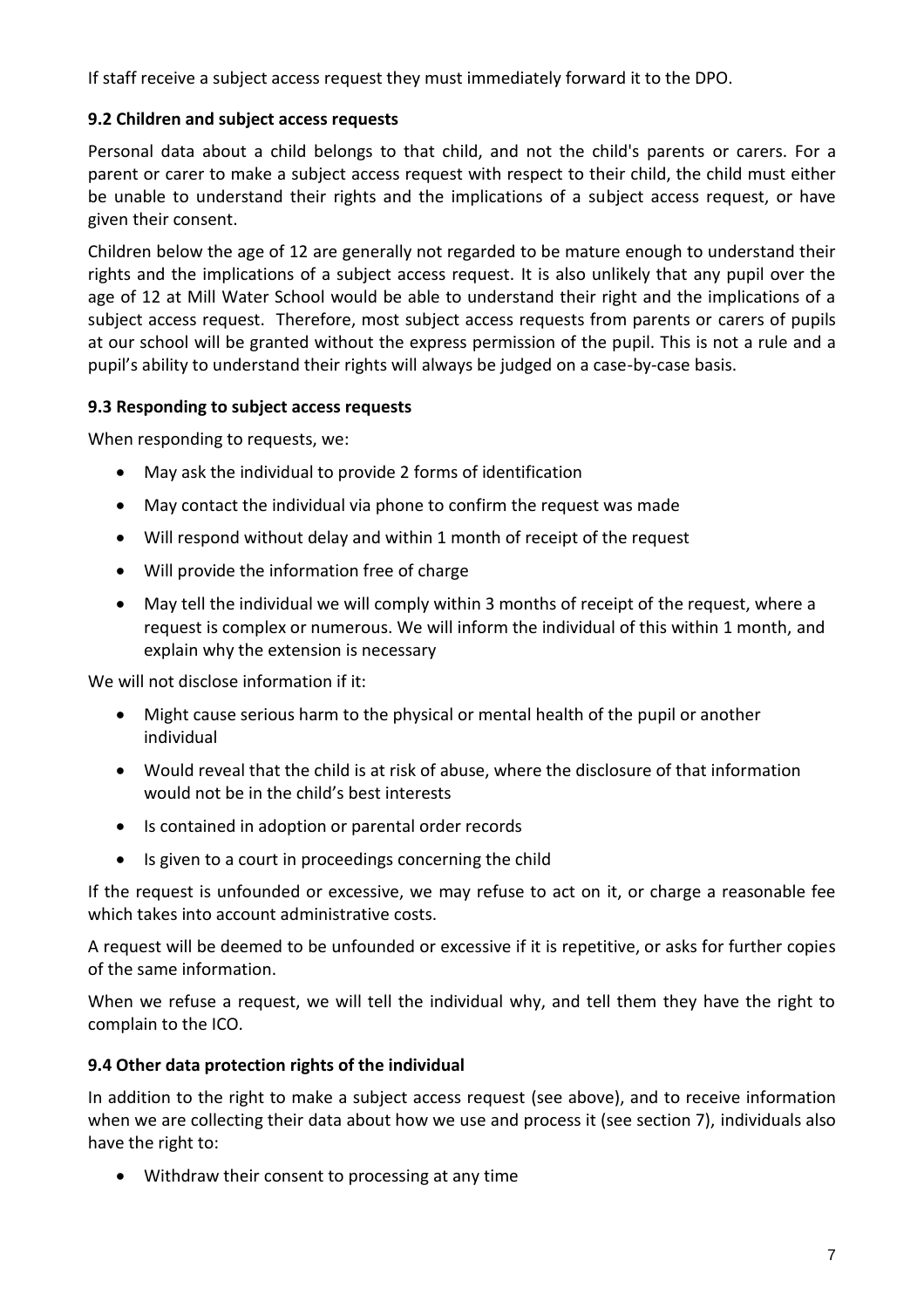- Ask us to rectify, erase or restrict processing of their personal data, or object to the processing of it (in certain circumstances)
- Prevent use of their personal data for direct marketing
- Challenge processing which has been justified on the basis of public interest
- Request a copy of agreements under which their personal data is transferred outside of the European Economic Area
- Object to decisions based solely on automated decision making or profiling (decisions taken with no human involvement, that might negatively affect them)
- Prevent processing that is likely to cause damage or distress
- Be notified of a data breach in certain circumstances
- Make a complaint to the ICO
- Ask for their personal data to be transferred to a third party in a structured, commonly used and machine-readable format (in certain circumstances)

Individuals should submit any request to exercise these rights to the DPO. If staff receive such a request, they must immediately forward it to the DPO.

### **10. Parental requests to see the educational record**

Parents, or those with parental responsibility, have a legal right to free access to their child's educational record (which includes most information about a pupil) within 15 school days of receipt of a written request.

### **11. CCTV**

We use CCTV in various locations around the school site to ensure it remains safe. We will adhere to the ICO's [code of practice](https://ico.org.uk/media/for-organisations/documents/1542/cctv-code-of-practice.pdf) for the use of CCTV.

We do not need to ask individuals' permission to use CCTV, but we make it clear where individuals are being recorded. Security cameras are clearly visible and accompanied by prominent signs explaining that CCTV is in use.

Any enquiries about the CCTV system should be directed to A Crooks (ICT Technician).

### **12. Photographs and videos**

As part of our school activities, we may take photographs and record images of individuals within our school.

We will obtain written consent from parents/carers for photographs and videos to be taken of their child for communication, marketing and promotional materials. We will clearly explain how the photograph and/or video will be used to both the parent/carer and pupil.

Uses may include:

 Within school on notice/display boards, in learning journals, on devices that we use to collect evidence of learning, newsletters, communication books/devices, within our SIMS database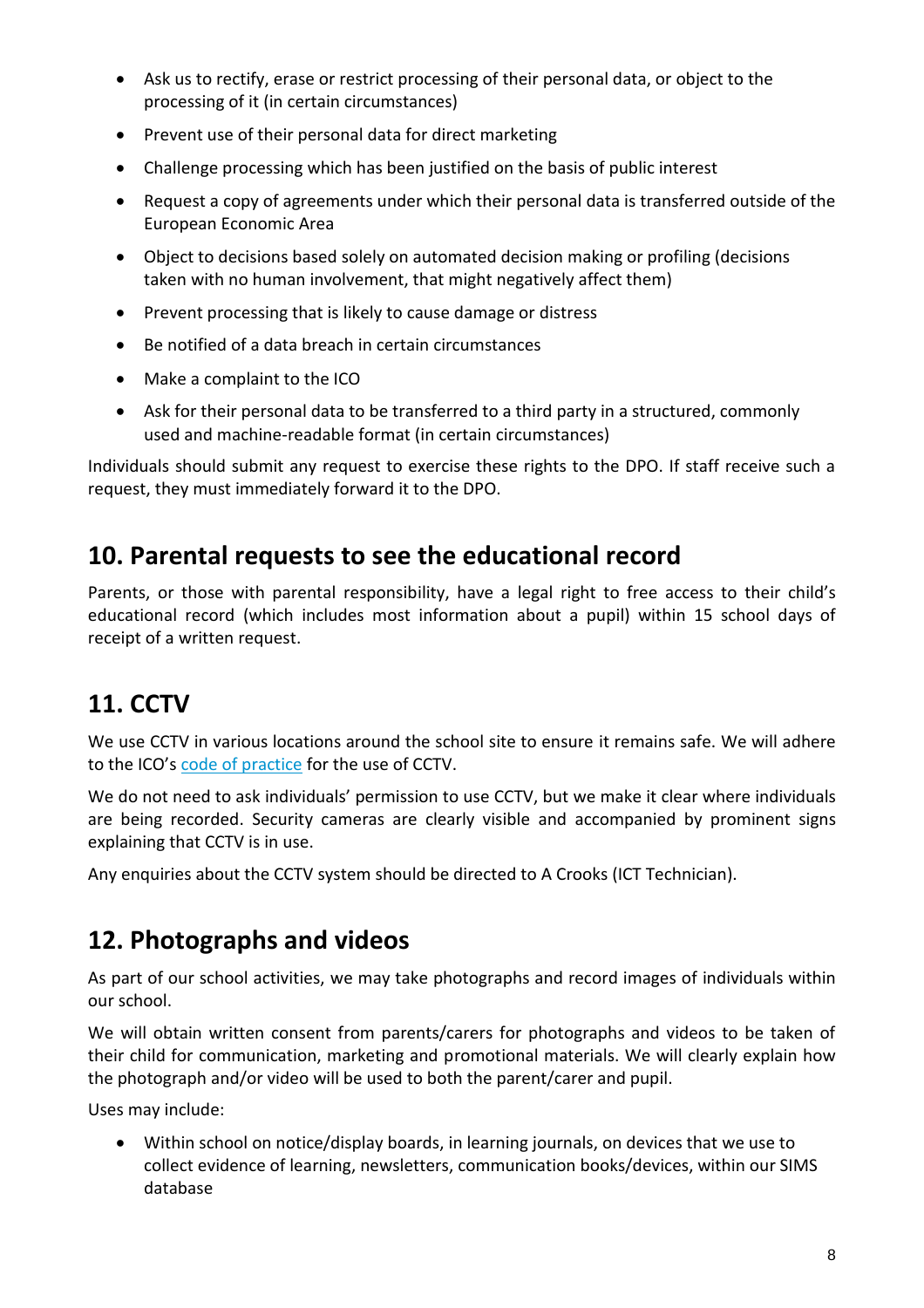- Outside of school by external agencies such as the school photographer, newspapers, campaigns, local fundraisers
- Online on our school website or social media pages, including the school or PTFA facebook page

Consent can be refused or withdrawn at any time. If consent is withdrawn, we will delete the photograph or video and not distribute it further.

When using photographs and videos in this way we will not accompany them with any other personal information about the child, to ensure they cannot be identified.

See our Safeguarding and Child Protection Policy for more information on our use of photographs and videos.

### **13. Data protection by design and default**

We will put measures in place to show that we have integrated data protection into all of our data processing activities, including:

- Appointing a suitably qualified DPO, and ensuring they have the necessary resources to fulfil their duties and maintain their expert knowledge
- Only processing personal data that is necessary for each specific purpose of processing, and always in line with the data protection principles set out in relevant data protection law (see section 6)
- Completing privacy impact assessments where the school's processing of personal data presents a high risk to rights and freedoms of individuals, and when introducing new technologies (the DPO will advise on this process)
- Integrating data protection into internal documents including this policy, any related policies and privacy notices
- Regularly training members of staff on data protection law, this policy, any related policies and any other data protection matters; we will also keep a record of attendance
- Regularly conducting reviews and audits to test our privacy measures and make sure we are compliant
- Maintaining records of our processing activities, including:
	- o For the benefit of data subjects, making available the name and contact details of our school and DPO and all information we are required to share about how we use and process their personal data (via our privacy notices)
	- $\circ$  For all personal data that we hold, maintaining an internal record of the type of data, data subject, how and why we are using the data, any third-party recipients, how and why we are storing the data, retention periods and how we are keeping the data secure

### **14. Data security and storage of records**

We will protect personal data and keep it safe from unauthorised or unlawful access, alteration, processing or disclosure, and against accidental or unlawful loss, destruction or damage.

In particular: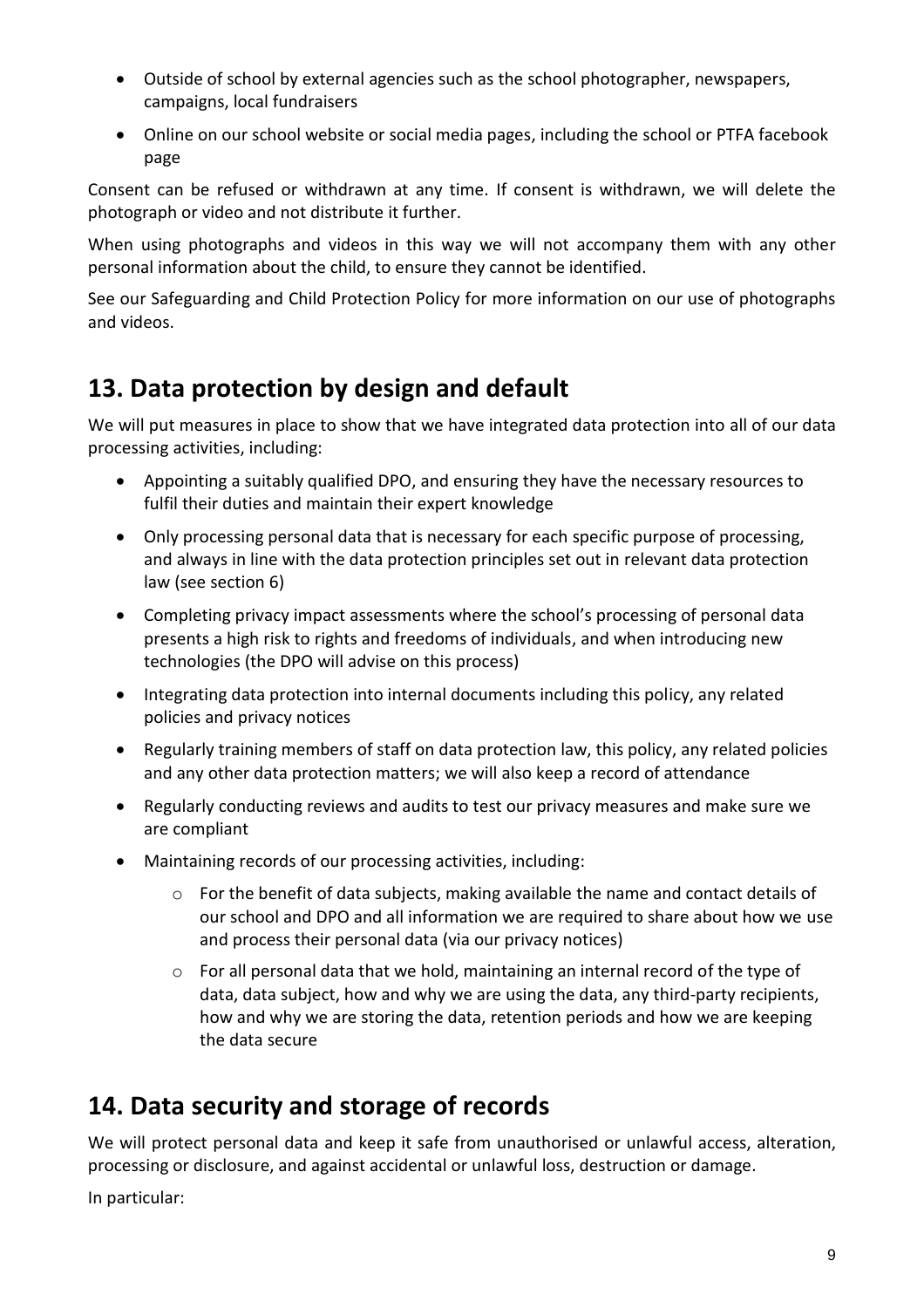- Paper-based records and portable electronic devices, such as laptops and hard drives that contain personal data are kept under lock and key when not in use
- Papers containing confidential personal data must not be left on office and classroom desks, on staffroom tables, pinned to notice/display boards, or left anywhere else where there is general access
- Where personal information needs to be taken off site, staff must sign it in and out from school
- Passwords that are at least 6 characters long containing letters and numbers are used to access school computers, laptops and other electronic devices. The IT Network Manager manages the process of assigning and changing passwords which are robust at all times
- Encryption software is used to protect all portable devices and removable media, such as laptops and USB devices, where personal data is taken out of school
- Staff, pupils or governors who store personal information on their personal devices are expected to follow the same security procedures as for school-owned equipment (see our online safety policy/acceptable use agreement)
- Where we need to share personal data with a third party, we carry out due diligence and take reasonable steps to ensure it is stored securely and adequately protected (see section 8)

### **15. Disposal of records**

Personal data that is no longer needed will be disposed of securely. Personal data that has become inaccurate or out of date will also be disposed of securely, where we cannot or do not need to rectify or update it.

For example, we will shred paper-based records, and overwrite or delete electronic files. We may also use a third party to safely dispose of records on the school's behalf. If we do so, we will require the third party to provide sufficient guarantees that it complies with data protection law.

### **16. Personal data breaches**

Mill Water School will make all reasonable endeavours to ensure that there are no personal data breaches.

In the unlikely event of a suspected data breach, we will follow the procedure set out in appendix 1.

When appropriate, we will report the data breach to the ICO within 72 hours. Such breaches may include, but are not limited to:

- Safeguarding information being made available to an unauthorised person
- The theft of a school laptop containing non-encrypted personal data about pupils

### **17. Training**

All staff and governors are provided with data protection training as part of their induction process.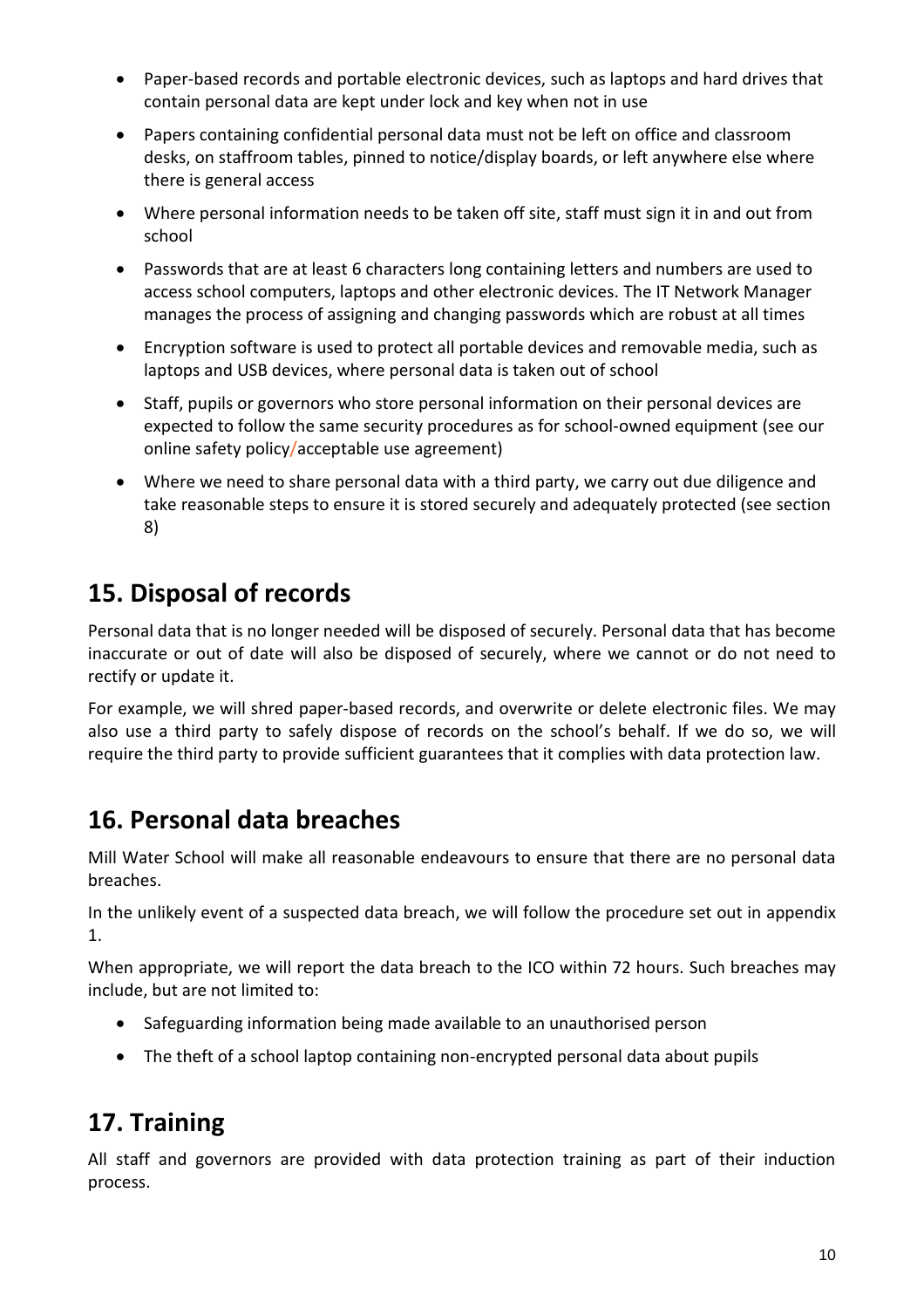Data protection will also form part of continuing professional development, where changes to legislation, guidance or the school's processes make it necessary.

### **18. Monitoring arrangements**

The DPO is responsible for monitoring and reviewing this policy.

This policy will be reviewed and updated **every 2 years** and shared with the full governing board.

### **19. Links with other policies**

This data protection policy is linked to our:

- Freedom of information publication scheme
- Online Safety Policy
- Safeguarding and Child Protection Policy
- Acceptable use of ICT Agreement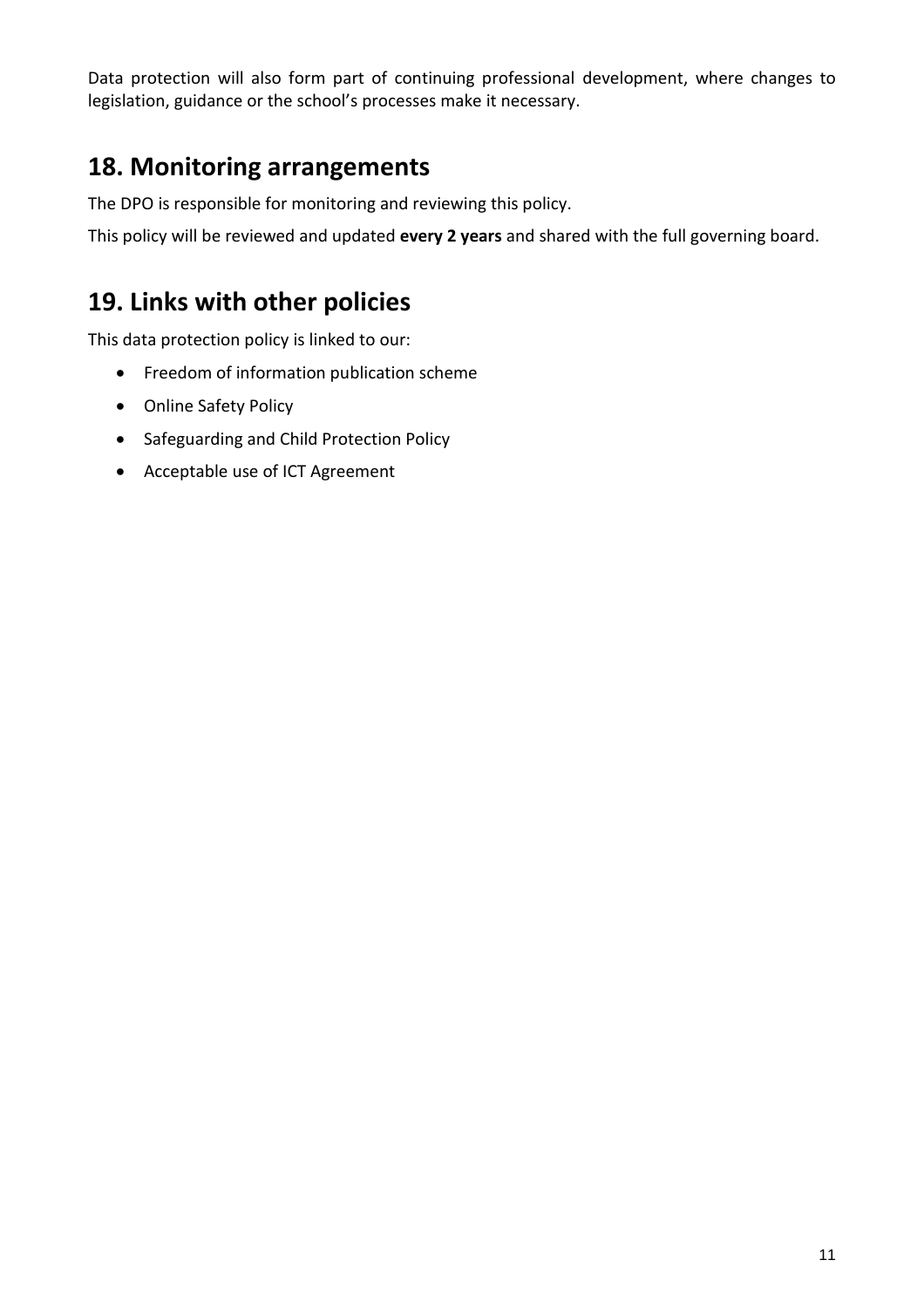### **Appendix 1: Personal data breach procedure**

This procedure is based on [guidance on personal data breaches](https://ico.org.uk/for-organisations/guide-to-the-general-data-protection-regulation-gdpr/personal-data-breaches/) produced by the ICO.

- On finding or causing a breach, or potential breach, the staff member or data processor must immediately notify the DPO
- The DPO will investigate the report, and determine whether a breach has occurred. To decide, the DPO will consider whether personal data has been accidentally or unlawfully:
	- o Lost
	- o Stolen
	- o Destroyed
	- o Altered
	- o Disclosed or made available where it should not have been
	- o Made available to unauthorised people
- The DPO will alert the headteacher and the chair of governors
- The DPO will make all reasonable efforts to contain and minimise the impact of the breach, assisted by relevant staff members or data processors where necessary. (Actions relevant to specific data types are set out at the end of this procedure)
- The DPO will assess the potential consequences, based on how serious they are, and how likely they are to happen
- The DPO will work out whether the breach must be reported to the ICO. This must be judged on a case-by-case basis. To decide, the DPO will consider whether the breach is likely to negatively affect people's rights and freedoms, and cause them any physical, material or non-material damage (e.g. emotional distress), including through:
	- o Loss of control over their data
	- o Discrimination
	- o Identify theft or fraud
	- o Financial loss
	- o Unauthorised reversal of pseudonymisation (for example, key-coding)
	- o Damage to reputation
	- o Loss of confidentiality
	- $\circ$  Any other significant economic or social disadvantage to the individual(s) concerned

If it's likely that there will be a risk to people's rights and freedoms, the DPO must notify the ICO.

- The DPO will document the decision (either way), in case it is challenged at a later date by the ICO or an individual affected by the breach. Documented decisions are stored in the GDPR folder on Mill Water School's computer system.
- Where the ICO must be notified, the DPO will do this via the 'report a breach' page of the ICO website within 72 hours.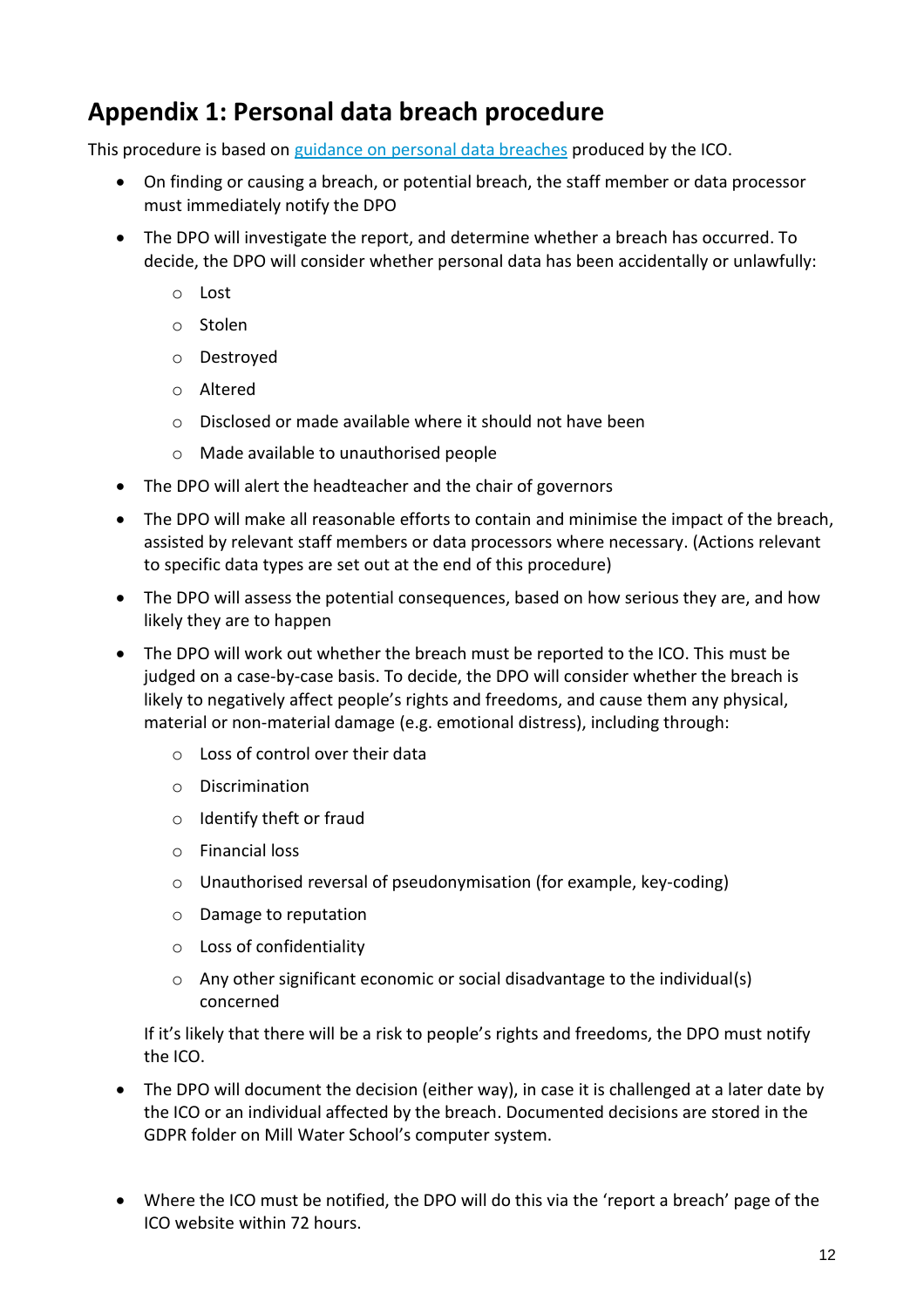- As required, the DPO will set out:
	- o A description of the nature of the personal data breach including, where possible:
		- **The categories and approximate number of individuals concerned**
		- **The categories and approximate number of personal data records** concerned
	- o The name and contact details of the DPO
	- o A description of the likely consequences of the personal data breach
	- $\circ$  A description of the measures that have been, or will be taken, to deal with the breach and mitigate any possible adverse effects on the individual(s) concerned
- If all the above details are not yet known, the DPO will report as much as they can within 72 hours. The report will explain that there is a delay, the reasons why, and when the DPO expects to have further information. The DPO will submit the remaining information as soon as possible
- The DPO will also assess the risk to individuals, again based on the severity and likelihood of potential or actual impact. If the risk is high, the DPO will promptly inform, in writing, all individuals whose personal data has been breached. This notification will set out:
	- o The name and contact details of the DPO
	- o A description of the likely consequences of the personal data breach
	- $\circ$  A description of the measures that have been, or will be, taken to deal with the data breach and mitigate any possible adverse effects on the individual(s) concerned
- The DPO will notify any relevant third parties who can help mitigate the loss to individuals – for example, the police, insurers, banks or credit card companies
- The DPO will document each breach, irrespective of whether it is reported to the ICO. For each breach, this record will include the:
	- o Facts and cause
	- o Effects
	- $\circ$  Action taken to contain it and ensure it does not happen again (such as establishing more robust processes or providing further training for individuals)

Records of all breaches will be stored in the GDPR folder on Mill Water School's computer system.

 The DPO and headteacher will meet to review what happened and how it can be stopped from happening again. This meeting will happen as soon as reasonably possible

#### **Actions to minimise the impact of data breaches**

We will take the actions set out below to mitigate the impact of different types of data breach, focusing especially on breaches involving particularly risky or sensitive information. We will review the effectiveness of these actions and amend them as necessary after any data breach.

#### **Sensitive information being disclosed via email (including safeguarding records)**

 If special category data (sensitive information) is accidentally made available via email to unauthorised individuals, the sender must attempt to recall the email as soon as they become aware of the error